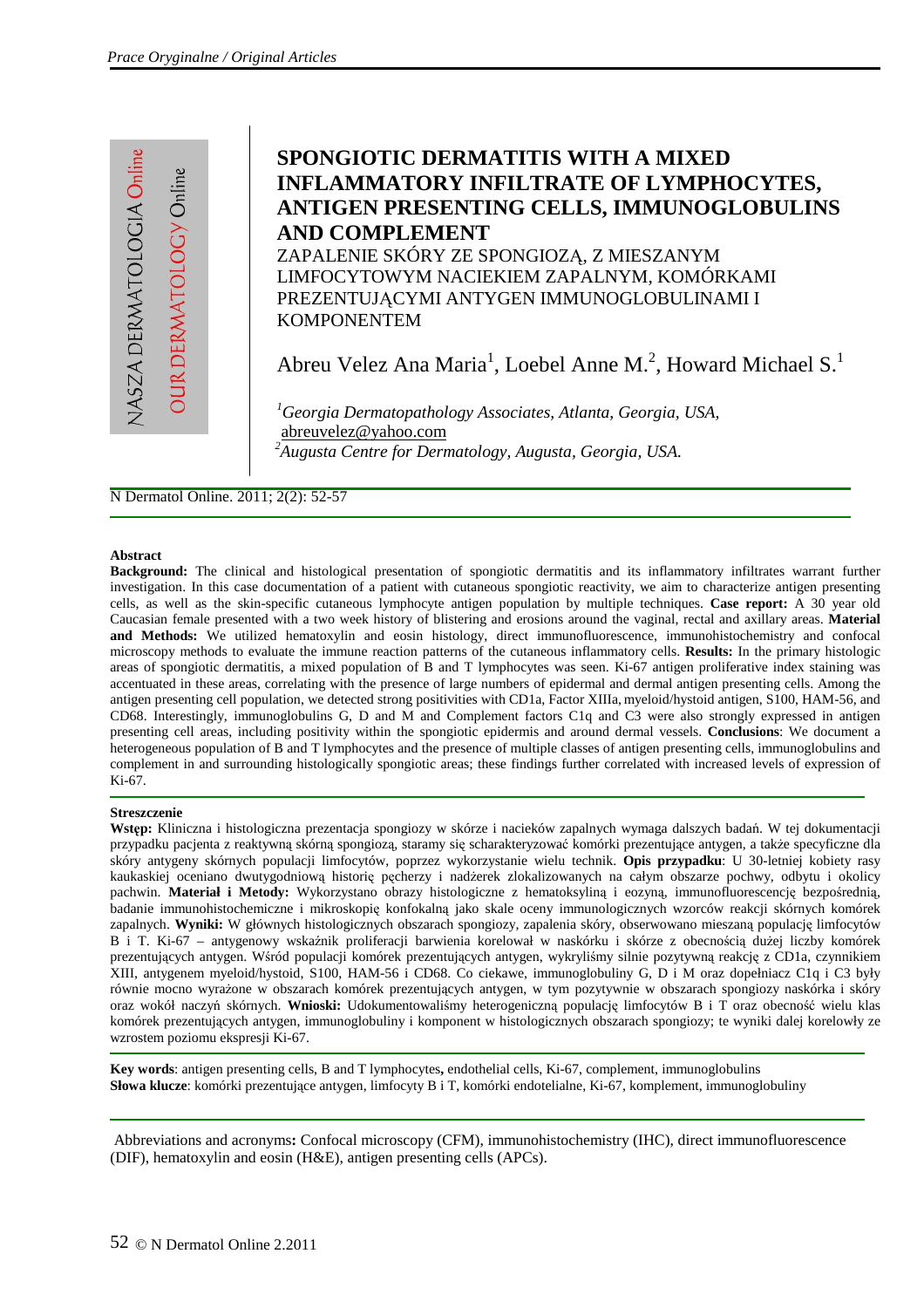# **Introduction:**

Eczema is a common skin condition, histologically manifested as a spongiotic dermatitis. Patients experience intense pruritis that, if not controlled, can lead to secondary excoriation, with resultant infection and scarring. The first manifestation of this condition may occurs at young ages. Eczema predilects male patients at all ages [1-3]. Classically, it presents on the abdomen, chest or buttocks. Head and scalp presentations are unusual. A hereditary component has been postulated to contribute to the disease etiopathogenesis. An individual affected with eczema experiences itching or pain; these symptoms are accompanied by cutaneous inflammation, clinically manifested as the classic skin rash [1-3]. The rash may also develop fluid-filled blisters [1-3]. Other clinical causes of spongiotic dermatitis include allergic contact or systemic reactions to foods, plants, metals, dyes and medications. Infants may develop spongiotic dermatitis via an allergic contact diaper rash.

Other clinical causes of a spongiotic dermatitis include environmental irritants, perfumes, smoke, and solvents; stress, hormone fluctuations, exposure to UVA/UVB solar radiation (especially if the patient is photosensitive), and climate changes [1-3]. Spongiotic dermatitis may initially be identified by its characteristic erythematous rash. If untreated, the condition may progresses and become chronic; the rash may darken in color and become rough and crusty. Exacerbated spongiotic dermatitis may display vesicles (small blisters filled with fluid) or bumpy, erythematous skin with pronounced pruritis. Topical medications are thus used to reduce both itching and inflammation. If the symptoms can be controlled, the disease progression will often be halted; thus, the possibility of permanent scarring is minimized [1-3].

If presenting pruritis is not accompanied by a significant rash, then a menthol-based cream or lotion may be utilized [1-3]. If the pruritis is thus not controlled, or if severe symptoms exist, then a topical corticosteroid may be prescribed. The topical corticosteroid will address both pruritis and inflammation. If topical treatments are ineffective, a prescription for an oral corticosteroid such as prednisone may be given to the patient. Some patients also report that taking Vitamin A or fish oil has provided relief from symptoms. Keeping the affected area moist with any kind of non-irritating lotion or cream is useful in reducing irritation. In our patient, a topical moisturizer and topical corticosteroid were prescribed with improvement of her lesions [1-3].

# **Case report:**

A 30 year old Caucasian female presented in consultation to the dermatologist with two week history of blistering and erosions in the vaginal, rectal and axillary areas. The clinical history was relevant for childhood allergies. No previous adult history of allergies to food, deodorants, sanitary towels or cosmetics was noted. The clinical examination demonstrated vesicles and erosions in erythematous, edematous areas. The history and clinical examinations for sexually transmitted diseases were negative.

# **Methods**:

We performed two lesional skin biopsies from clinical blisters. The first biopsy was fixed in 10% buffered formalin, and submitted for hematoxylin and eosin (H&E) and periodic acid Schiff (PAS) examination, as well as for immunohistochemistry (IHC). The second biopsy was placed in Michel's transport medium, and submitted for direct immunofluorescence (DIF). The H&E, IHC and DIF studies and stains were performed as previously described [4-8].

# **Results:**

Examination of the H&E tissue sections demonstrated diffuse, florid epidermal spongiosis. Serum scale crust was present, and intraepidermal Langerhans cell microabscesses were noted. Early evidence of a subepidermal blistering disorder was seen, although frank blister formation was not observed. The dermis displayed a florid, superficial and deep, perivascular and interstitial infiltrate of lymphocytes, histiocytes, eosinophils, neutrophils and mast cells. Plasma cells were rare. No definitive evidence of an infectious, or a neoplastic process was observed. Focal, dermal perivascular leukocytoclastic debris was noted, but frank vasculitis was not appreciated (fig. 1,2,3).

**Direct immunofluorescence (DIF):** was performed, and evaluated via the following grading system: (+) weak positive to (++++) strong positive, and (-) negative. Results of the DIF were IgG (+, Intracytoplasmic epidermal keratinocytic, and dermal perivascular); IgG4(-);  $IgA(-);$  IgM(-); IgD(-); IgE (-); Complement/C1q(++, Focal BMZ and superficial dermal perivascular); Complement/C3(++, Focal BMZ and superficial dermal perivascular); albumin (++++, diffuse, nonspecific dermal) and fibrinogen (++++, focal epidermal and florid, diffuse dermal) (fig 2,3).

**Confocal microscopy (CFM):** We performed CFM examinations utilizing standard 20X and 40X objective lenses; each photoframe included an area of approximately 440 x 330 µm. Images were obtained using EZ-1 image analysis software (Nikon, Japan).

# **Discussion:**

Spongiotic dermatitis (SD) is often encountered in routine dermatology and dermatopathology practice. Spongiosis is a term used to describe the dermatopathologic appearance of an epidermis impacted by intercellular edema. Resultant spaces are present between epidermal keratinocytes, which may progress to intraepidermal vesiculation. The pathophysiologic mechanism of spongiosis remains unknown. It has been proposed that keratinocyte apoptosis induced by T-cells affects transmembrane proteins involved in cell to cell adhesion; the protein alterations may then be responsible for development of spongiosis via dermal hydrostatic pressure [1-3]. Additional histologic features of spongiotic dermatitides include serum crust, lymphocytic exocytosis, and Langerhans cell microabscesses within the epidermis.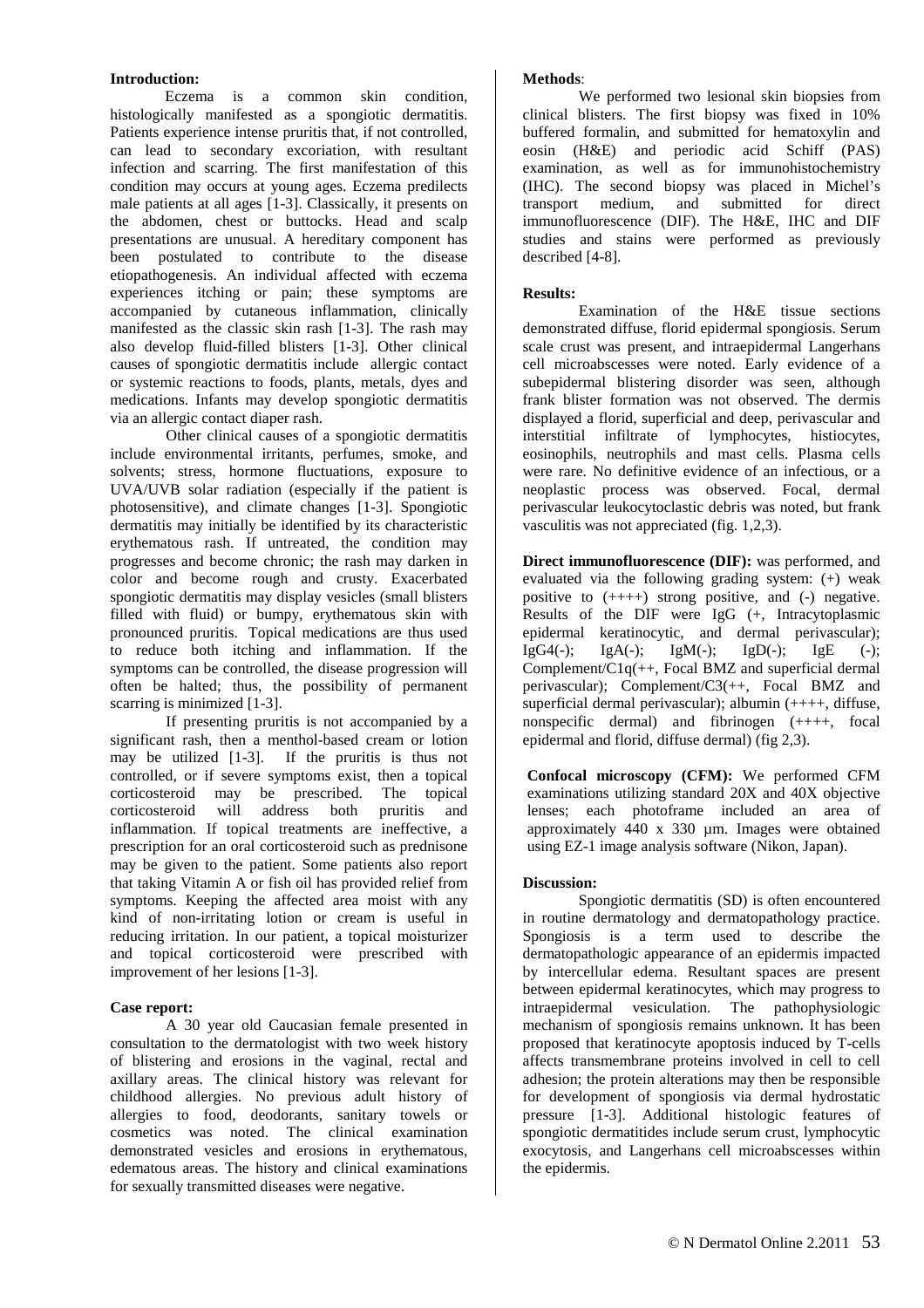Prior studies have attempted to characterize the inflammatory infiltrates present in spongiotic dermatitis [9-10]. A predominant T lymphocyte population has been reported [9-10]. In this study, our findings were in agreement with several authors because we also detected a large population of T lymphocytes. However, we also found several CD1a, factor XIIIa, HAM-56 and CD68 positive cells. Consistent with our findings, other authors have also reported that immunoglobulin D may play a pathophysiologic role [11]. Interestingly, we found robust B and T lymphocyte activity**,** and a prominent antigen presenting cell (APC) population.

Further, the reactive cell and cytokine combination has not been previously highlighted in spongiotic dermatitides. The APCs participate in the initiation of the inflammatory process in various immune-mediated dermatoses, via activation of antigen specific T lymphocytes**.** The skin contains several different subsets of APCs. Non-professional APCs do not constitutively express the MHC class II proteins required for interaction with naive T cells; these are expressed only upon stimulation of the non-professional APC by certain cytokines such as gamma interferon (IFN-γ).



**Figure 1**.**a** CD1a positive cells in the epidermis by IHC (brown staining, blue arrow), **b**. H&E sections highlighting epidermal spongiosis, with widening of the spaces between keratinocytes (100X) (blue arrows). The black arrows highlight dermal papillary tip vascular microthrombi. **c**. Same as **b**, at higher magnification (400X). **d**. IHC showing strong positivity to myeloid/histoid antigen in the area of spongiotic epidermis (brown staining; blue arrows), in contradistinction to markedly less staining at the specimen periphery, unaffected by the spongiosis (100X) (red arrow)**. e.** Similar to **d,** at higher magnification (400X) Blue arrow indicates positive epidermal myeloid/histoid staining; red arrow indicates punctuate staining in a papillary dermal tip. **f.** Positive Complement/C3 IHC staining around a hair follicle periphery below the spongiosis (brown staining, blue arrow). **g.** HAM-56 positive IHC straining around papillary dermal tip vessels where the microthrombi in **b** and **c** were seen (brown staining, blue arrow). **h** and **i** H & E staining shows inflammation around dermal blood vessels at lower and higher magnifications, respectively (blue arrows). **j**. Positive IHC staining for Complement/C3 in the papillary dermis (blue arrow) and at the basement membrane zone of the skin (blue arrow); also, note fine, punctate deposits within the epidermis (red arrow). **k** and **l**. IgD positive IHC staining in deep papillary dermal blood vessels (brown staining, blue arrows).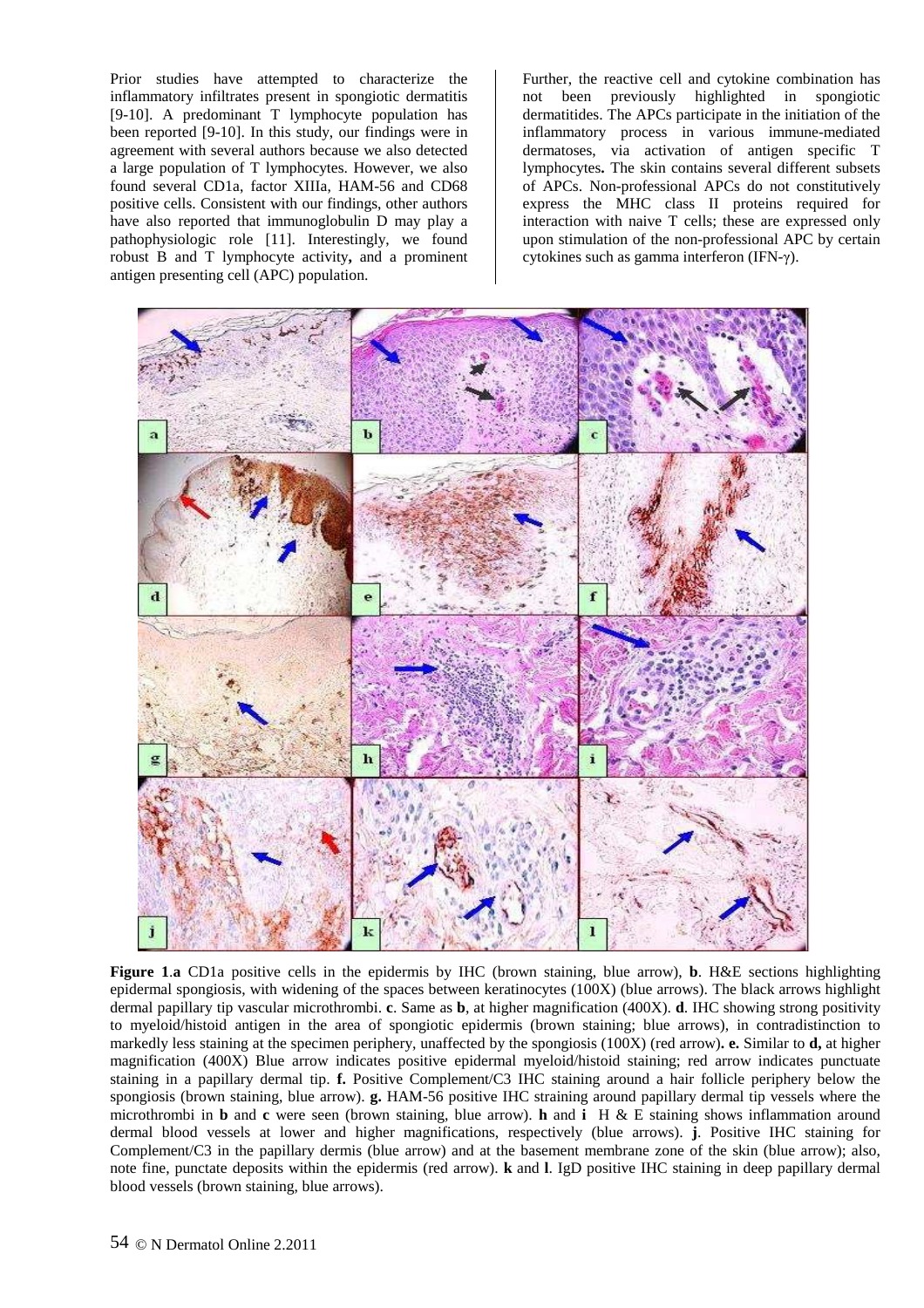Non-professional APCs in the skin include dermal fibrohistiocytic cells and vascular endothelial cells. In our patient, we detected multiple professional and non-professional APCs, as well as broad B and T activated lymphocytic populations in relevant areas. Indeed, the myeloid/hystiocyte antigen (reactive with human cytoplasmic L1 antigen, or calprotectin) was very reactive in the zone of epidermal spongiosis, as well as in the dermis in proximity to this process [13,14].

The fact that we found complement as well as immunoglobulins in the inflamed area indicates that the immune response in an spongiotic dermatitis may be more complex than currently thought.

Thus, we recommend future studies to further investigate these findings.

In our case the primary clinical cause of the spongiotic dermatitis was not determined with certainty. The patient was treated with topical steroids and oral antihistamines, with subsequent complete improvement of her dermatosis.



**Figure 2 a,** Epidermal CD3 IHC positive cells (dark brown staining, red arrow). **b**. and **c.** Positive Ki-67 IHC staining, in **b** on the non-spongitic edge of the skin biopsy (minimal brown staining, red arrow); in **c**, note the markedly increased staining in the histologically spongiotic area (dark brown staining, red arrow). **d**. CD45 positive IHC staining, accentuated in superficial and deep dermal areas cells subjacent to the spongiotic process (brown staining, red arrows) (40X). The CD45 positive staining included both CD3 and CD20 positive lymphocytes. **e.** Positive CD68 IHC staining on individual cells, grouped in the papillary dermis subjacent to the spongiosis (brown staining, red arrows). **f.** CD3 positive IHC staining on lymphocytes infiltrating eccrine glands subjacent to the spongiosis (brown staining, red arrows). **g**. DIF demonstrating positive staining with anti-human FITCI conjugated IgG, in perinuclear and cytoplasmic patterns in spongiotic epidermal keratinocytes (green staining, red arrow). **h**. Positive Complement/C1Q IHC staining, diffuse in the papillary dermis in surrounding papillary dermal tip blood vessels adjacent to the spongiotic process (brown staining, blue arrows). **i**. Positive CD8 IHC staining around the dermal papillary tip blood vessels (dark brown staining, red arrow).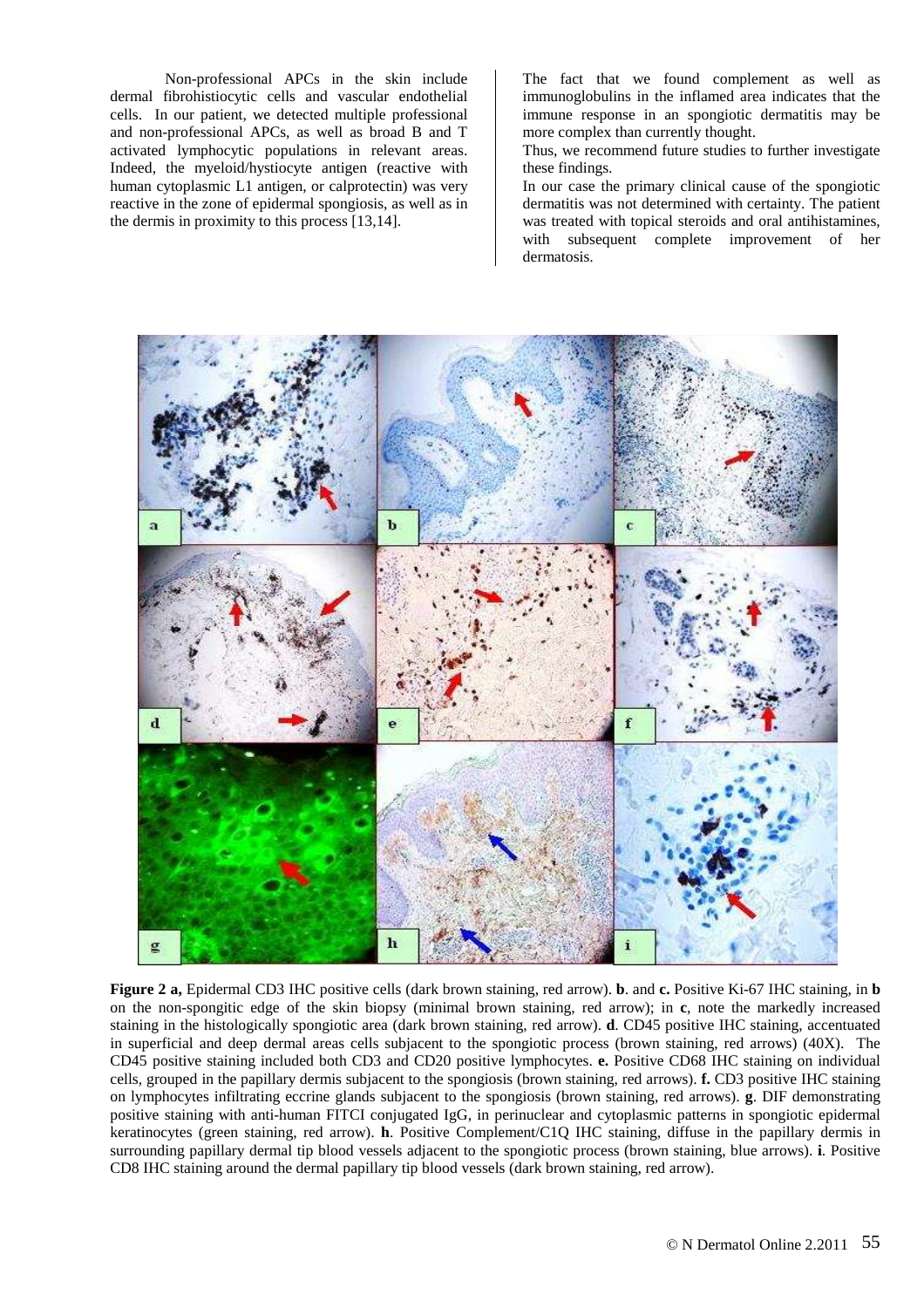

**Figure 3**. **a**. H & E, highlighting fibrohistiocytic cells in the dermis (grey cells, blue arrows). **b** Many of the fibrohistiocytic cells were positive for Factor XIIIa (blue arrows). **c**. Positive S100 IHC staining on epidermal and dermal Langerhans cells (blue arrows). **d** through **g** Confocal microscopy(CFM). In **d** and **f,** staining for FITCI conjugated anti-human fibrinogen, showing in **d** shaggy linear staining at the basement membrane zone of the dermal/epidermal junction (yellow arrow). The white stars highlight positive net-like staining, likely representing fibrinogen deposition within epidermal Langerhans microabscesses**.** The red arrow highlights scattered fibrinogen positive cells in the epidermis. The white arrow shows a strong papillary dermal positivity, subjacent to the primary epidermal spongiotic area. **e**. Shows positive epidermal nuclear counterstaining with Dapi (dark blue). **f,** Combined CFM staining of fibrinogen (green staining) and Dapi(blue staining). **g,**  similar to **f** in black and white relief, highlighting positive fibrinogen staining on epidermal cells and cell junctions.